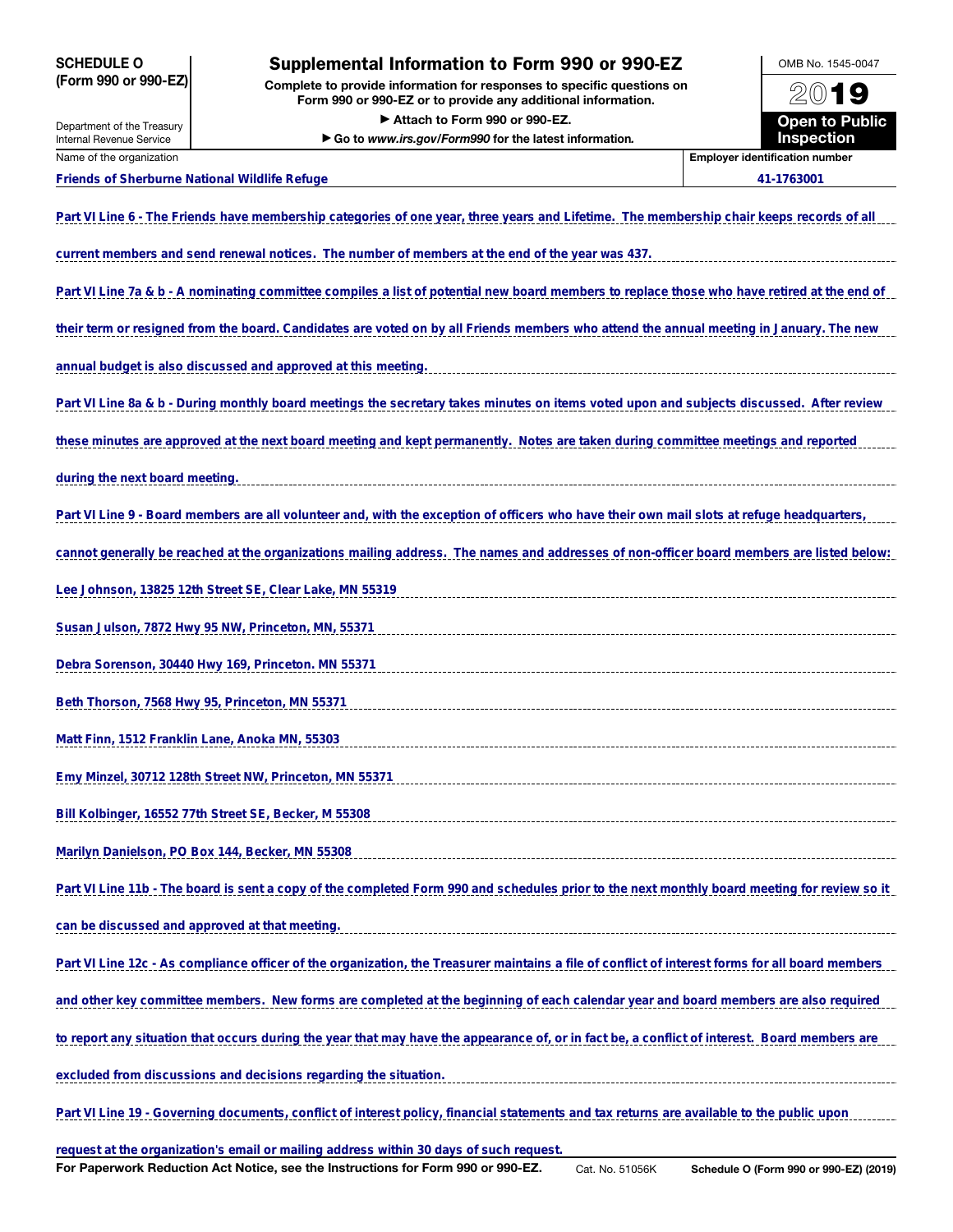Name of the organization **Employer identification number**  $\blacksquare$